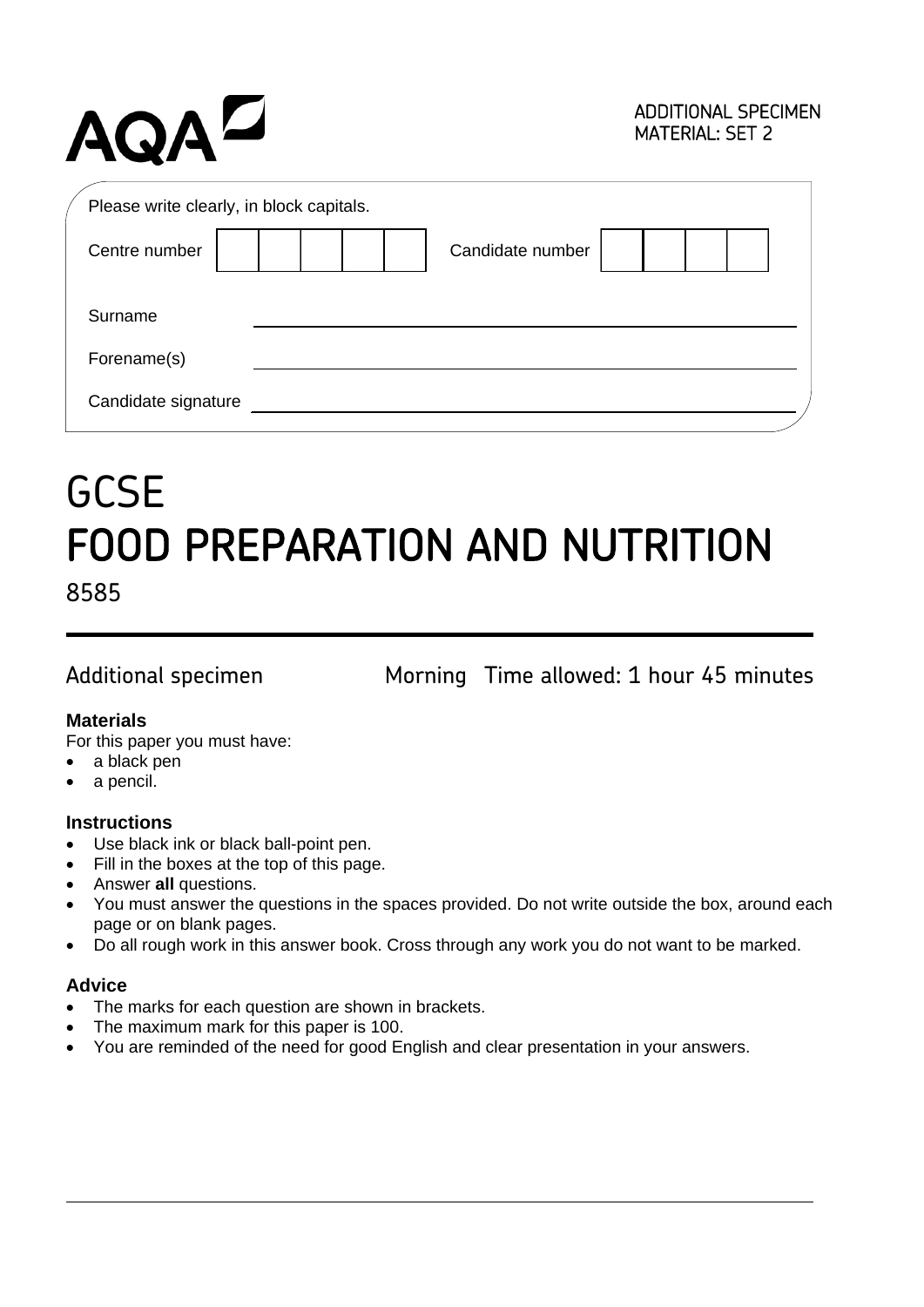**Section A** consists of multiple choice questions.

There are 20 marks available.

|  | Answer all questions. |
|--|-----------------------|
|--|-----------------------|

| CORRECT METHOD                  | For the multiple-choice questions, completely fill in the circle alongside the appropriate answer(s).<br>WRONG METHODS<br>$\circledcirc$<br>∞<br>$\Rightarrow$                                                    |         |          |
|---------------------------------|-------------------------------------------------------------------------------------------------------------------------------------------------------------------------------------------------------------------|---------|----------|
| shown.                          | If you want to change your answer you must cross out your original answer as shown. $\blacktriangleright$<br>If you wish to return to an answer previously crossed out, ring the answer you now wish to select as |         |          |
| $\mathbf 0$<br>1<br>1           | Which of the following are both fat soluble vitamins?                                                                                                                                                             |         |          |
|                                 | A A and D                                                                                                                                                                                                         | $\circ$ | [1 mark] |
|                                 | <b>B</b> A and C                                                                                                                                                                                                  | $\circ$ |          |
|                                 | C B and C                                                                                                                                                                                                         | $\circ$ |          |
| D                               | B and D                                                                                                                                                                                                           | $\circ$ |          |
| 2 <sub>1</sub><br>$\bf{0}$<br>1 | What does the abbreviation PAL stand for?                                                                                                                                                                         |         | [1 mark] |
|                                 | A Physical Activity Limit                                                                                                                                                                                         | $\circ$ |          |
| В                               | <b>Physical Activity Level</b>                                                                                                                                                                                    | $\circ$ |          |
| C                               | <b>Physical Activity Label</b>                                                                                                                                                                                    | $\circ$ |          |
| D                               | <b>Physical Action Level</b>                                                                                                                                                                                      |         |          |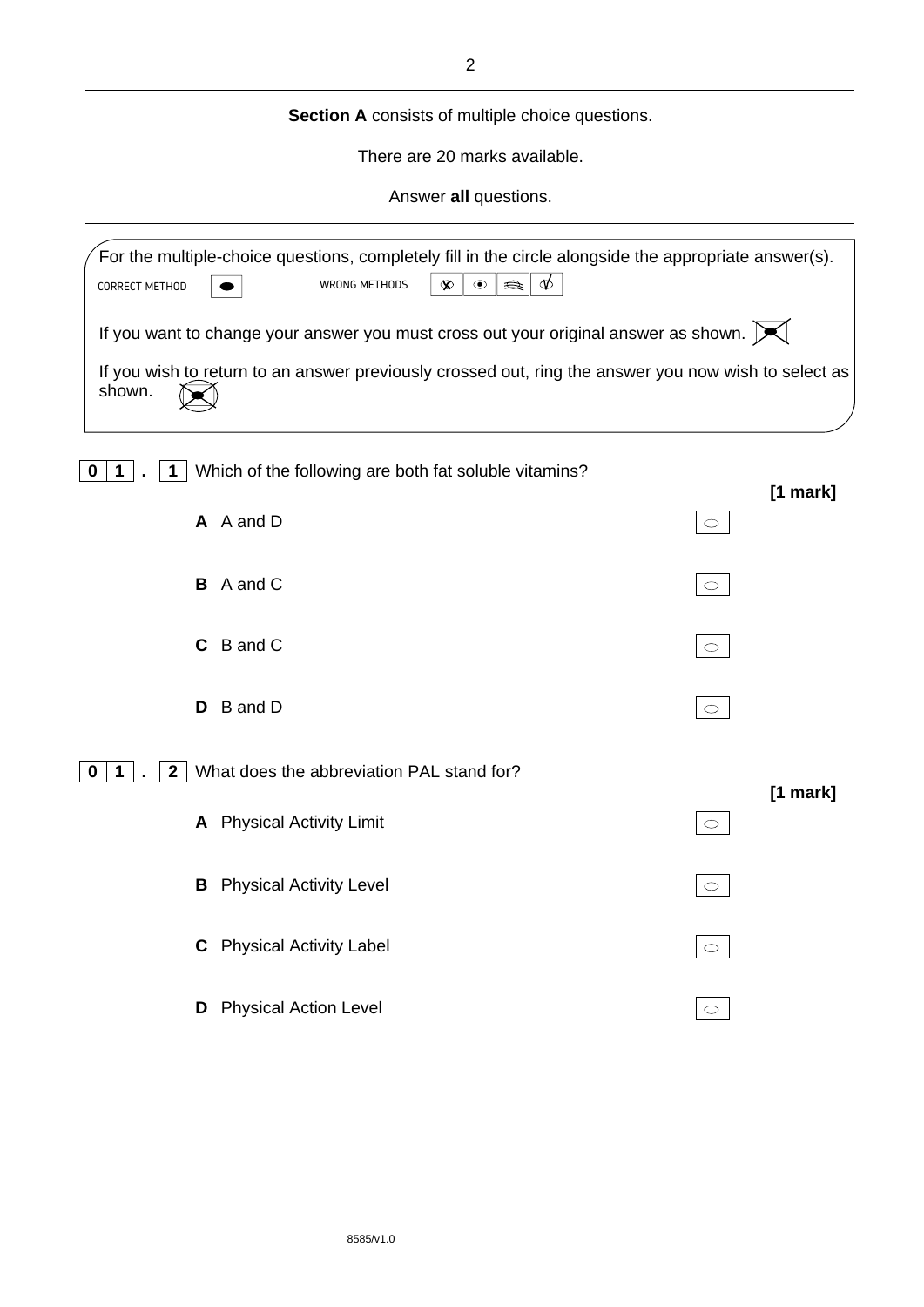| 3 <sup>1</sup><br>$\mathbf 0$<br>$\mathbf 1$  |                | Which one of the following vitamins help with the absorption of iron in the body?  |                     | [1 mark]   |
|-----------------------------------------------|----------------|------------------------------------------------------------------------------------|---------------------|------------|
|                                               |                | A Vitamin A                                                                        | $\circ$             |            |
|                                               |                | <b>B</b> Vitamin B                                                                 | $\bigcirc$          |            |
|                                               | $\mathsf{C}^-$ | Vitamin C                                                                          | $\circ$             |            |
|                                               | D              | Vitamin D                                                                          | $\bigcirc$          |            |
| $\mathbf 1$<br>$\mathbf 0$<br>4               |                | Which of the following is a source of unsaturated fat?                             |                     |            |
|                                               |                | A Butter                                                                           | $\bigcirc$          | $[1$ mark] |
|                                               | В              | Olive oil                                                                          | $\bigcirc$          |            |
|                                               |                | C Coconut oil                                                                      | $\bigcirc$          |            |
|                                               | D              | Lard                                                                               | $\circlearrowright$ |            |
| $5\phantom{.0}$<br>$\mathbf 0$<br>$\mathbf 1$ |                | Dry heat causes the starch in bread to change colour. The name of this process is: |                     | $[1$ mark] |
|                                               |                | A shortening.                                                                      | O                   |            |
|                                               |                | <b>B</b> dextrinization.                                                           | $\circ$             |            |
|                                               |                | C gelatinisation.                                                                  | $\circlearrowright$ |            |
|                                               |                | D caramelisation.                                                                  | $\circ$             |            |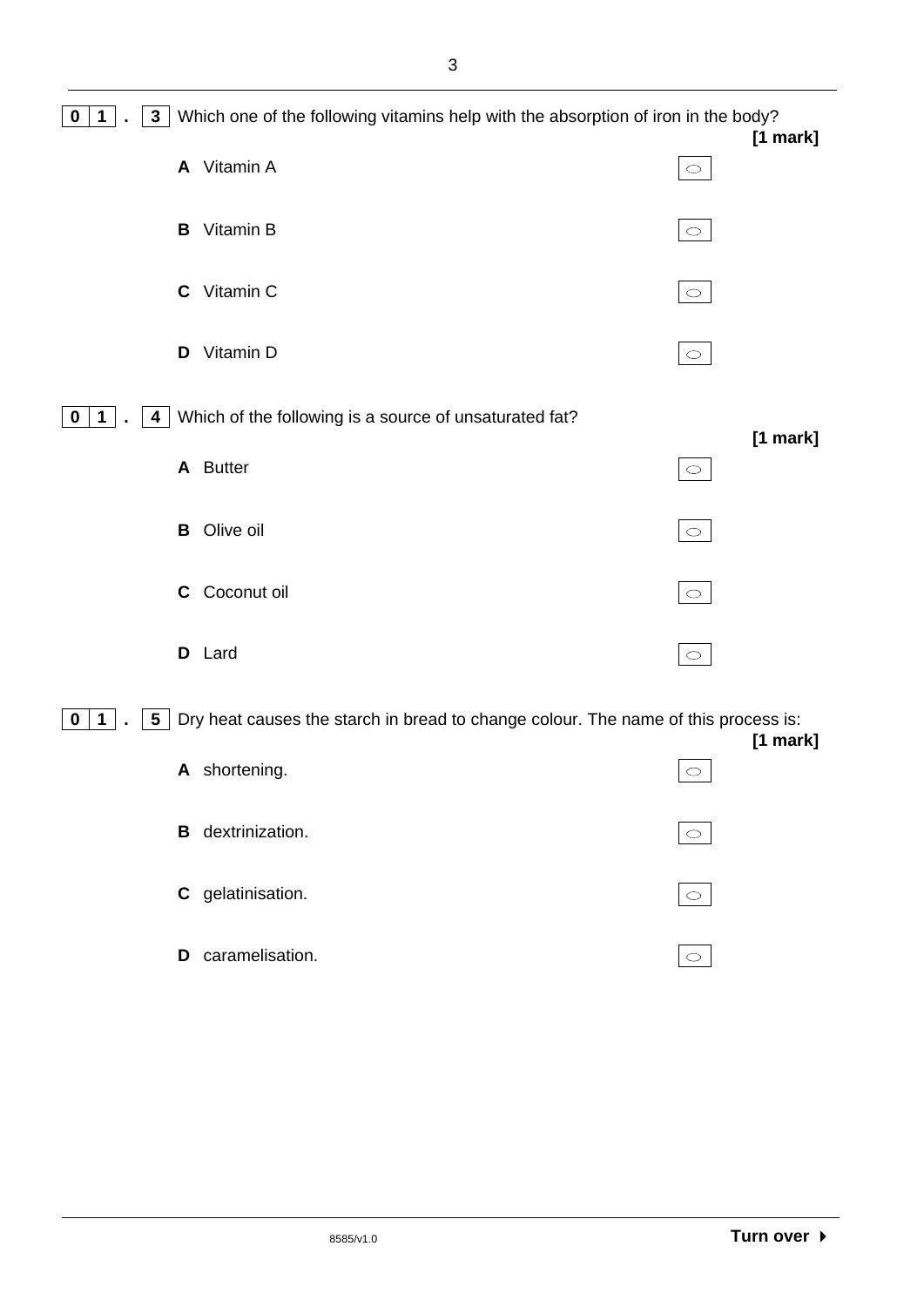| 6 <sup>1</sup><br>0<br>1           |                       | High risk foods allow harmful bacteria to multiply because they are:  |                     | $[1$ mark] |
|------------------------------------|-----------------------|-----------------------------------------------------------------------|---------------------|------------|
|                                    |                       | A high in protein and acidic.                                         | $\bigcirc$          |            |
|                                    | Β                     | high in protein and moist.                                            | $\circlearrowright$ |            |
|                                    | C                     | low in protein and moist.                                             | $\bigcirc$          |            |
|                                    | D                     | low in protein and dry.                                               | $\circlearrowright$ |            |
| $\mathbf 1$<br>7 <sup>1</sup><br>0 |                       | A 'use by' date is displayed on which of the following foods?         |                     | [1 mark]   |
|                                    |                       | A Pasteurised milk                                                    | $\bigcirc$          |            |
|                                    | В                     | Condensed milk                                                        | $\circlearrowright$ |            |
|                                    | <b>UHT</b> milk<br>C  |                                                                       | $\bigcirc$          |            |
|                                    | Dried milk<br>D       |                                                                       | $\bigcirc$          |            |
| $\mathbf 1$<br>8<br>0              |                       | Which one of the following is the temperature for a domestic freezer? |                     | [1 mark]   |
|                                    | $A -1$ <sup>o</sup> C |                                                                       | ب                   |            |
|                                    | $B -5^{\circ}C$       |                                                                       | $\circ$             |            |
|                                    | $C -10^{\circ}C$      |                                                                       | $\circ$             |            |
|                                    | $D -18^{\circ}C$      |                                                                       | $\bigcirc$          |            |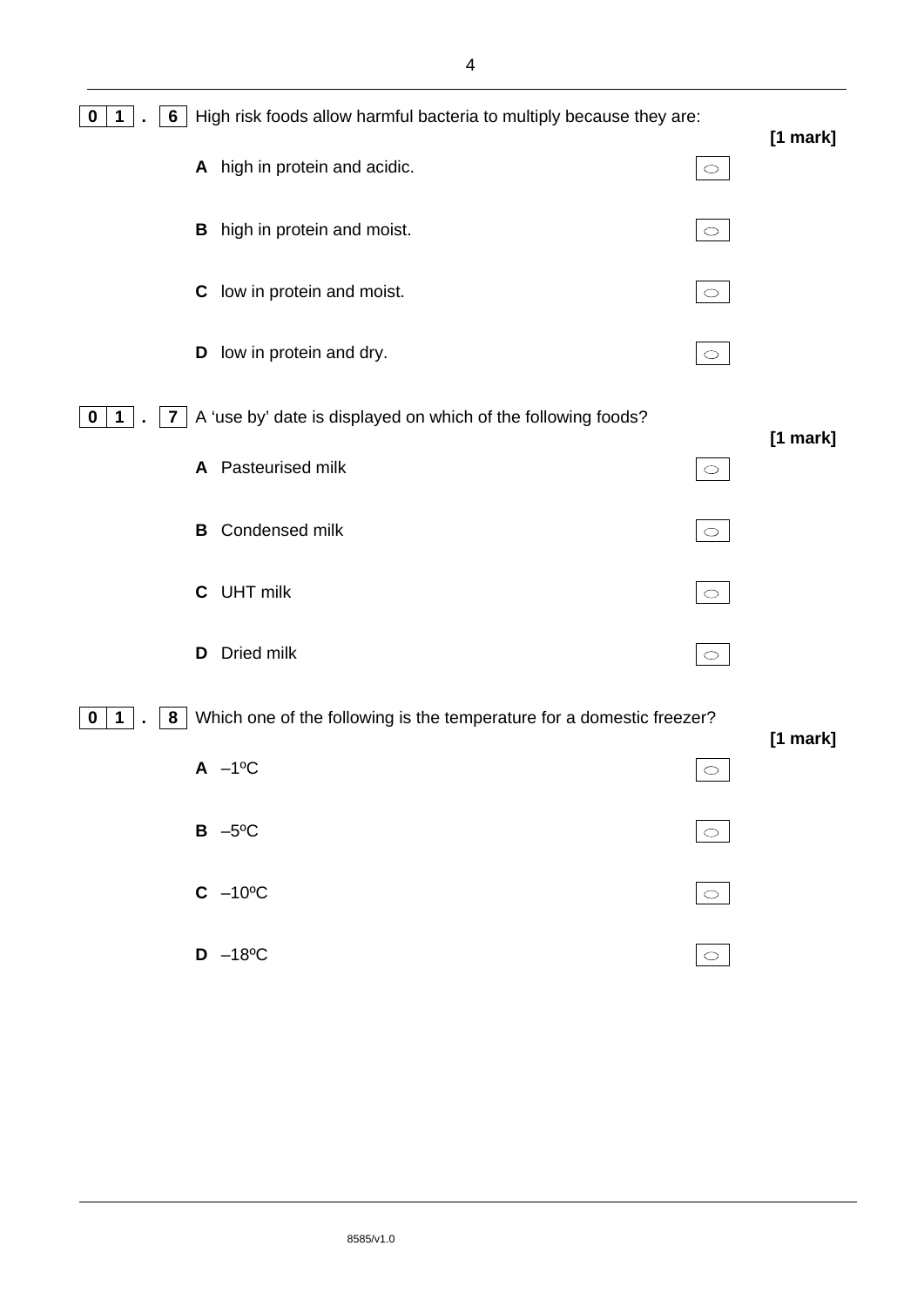| $\mathbf 1$<br>9<br>$\mathbf 0$  | Raw meat should be prepared on a chopping board with which colour code?<br>$[1$ mark] |            |            |  |
|----------------------------------|---------------------------------------------------------------------------------------|------------|------------|--|
|                                  | A Yellow                                                                              | $\circ$    |            |  |
|                                  | <b>B</b> Red                                                                          | $\bigcirc$ |            |  |
|                                  | C Blue                                                                                | $\bigcirc$ |            |  |
| D                                | Green                                                                                 | $\bigcirc$ |            |  |
| 10 <sup>1</sup><br>1<br>$\bf{0}$ | Which one of the following cooking methods is used when blanching vegetables?         |            | [1 mark]   |  |
|                                  | A Boiling                                                                             | $\bigcirc$ |            |  |
|                                  | Stewing<br>B                                                                          | $\bigcirc$ |            |  |
|                                  | <b>Braising</b><br>C                                                                  | $\bigcirc$ |            |  |
| D                                | Roasting                                                                              | $\bigcirc$ |            |  |
| 11<br>1<br>$\mathbf 0$           | Caramelisation occurs when:                                                           |            | $[1$ mark] |  |
|                                  | A a starch is broken down when heated.                                                |            |            |  |
|                                  | <b>B</b> protein is coagulated when heated.                                           | $\bigcirc$ |            |  |
|                                  | C fat melts when heated.                                                              | $\circ$    |            |  |
|                                  | D sugar melts and changes colour when heated.                                         | O          |            |  |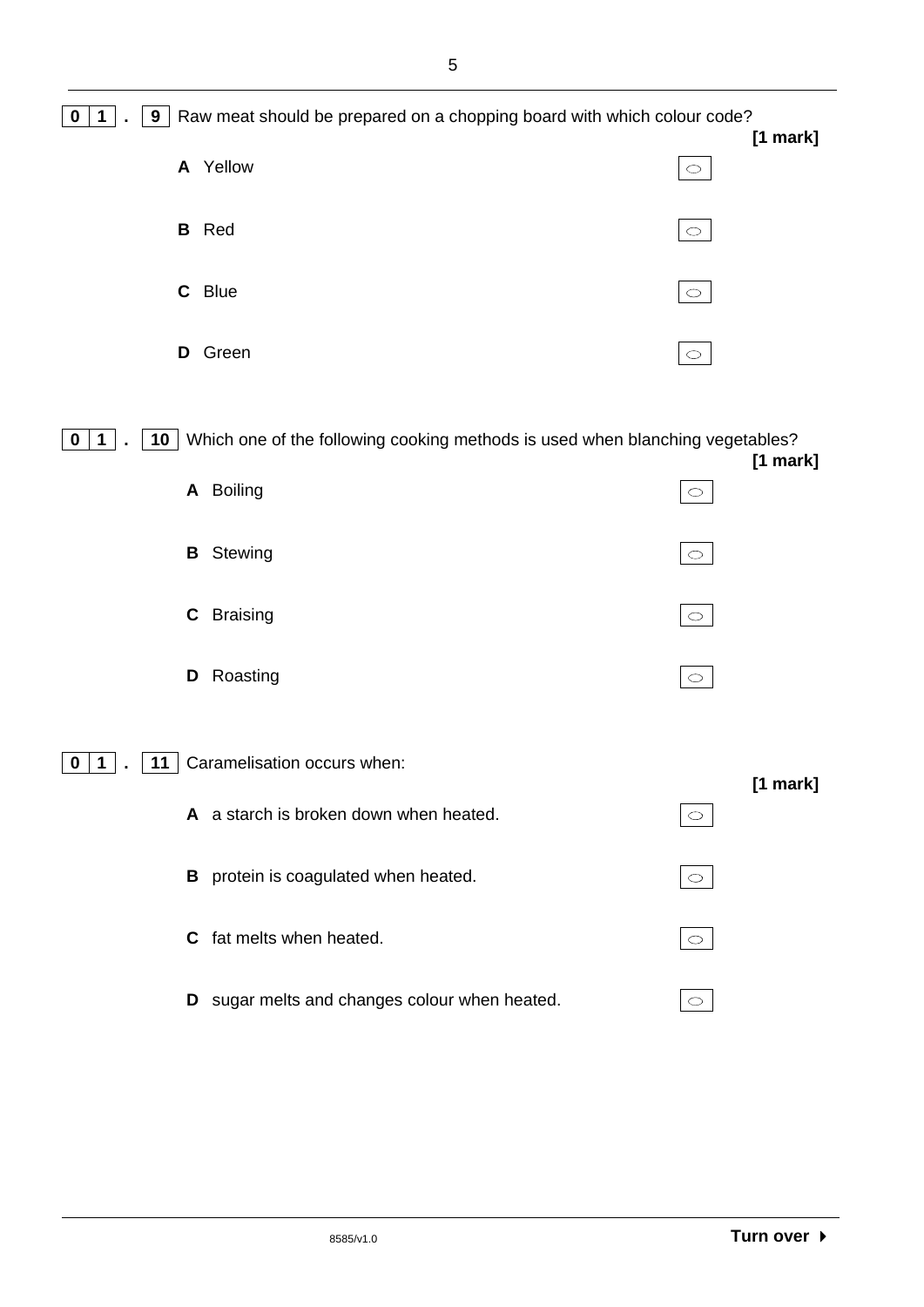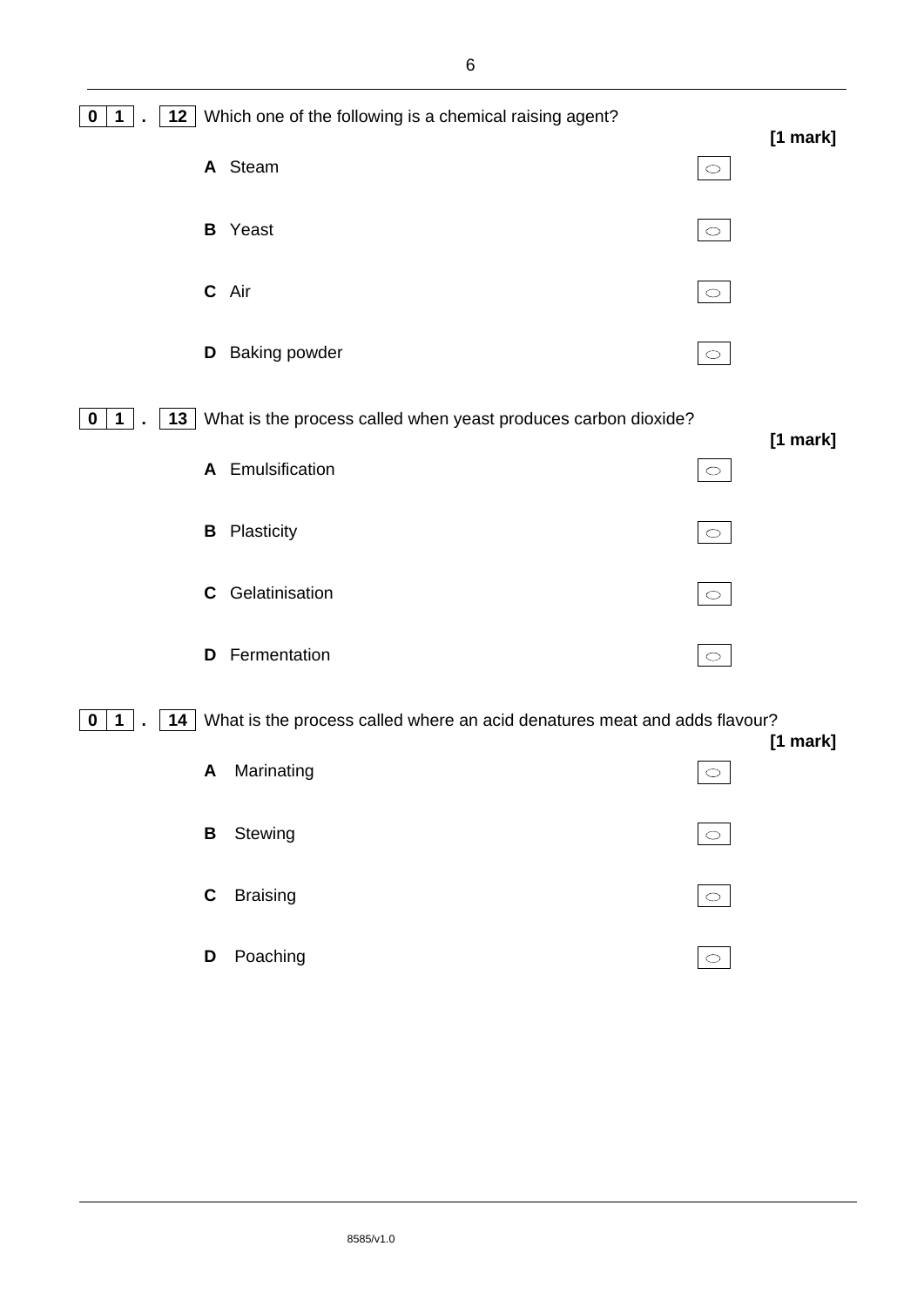**0 1. 15** The cooking of food by infra-red heat rays is called:  **[1 mark] A** convection.  $\circlearrowright$  **B** radiation.  $\circ$  **C** conduction.  $\bigcirc$  **D** evaporation.  $\circlearrowright$ **0** 1. **16** The olfactory receptors send messages to the brain about the:  **[1 mark] A** taste of food.  $\circlearrowright$  **B** texture of food.  $\circlearrowright$  **C** appearance of food.  $\circ$  **D** smell of food.  $\circ$ **0 1.** THE Halal meat is a food choice made by which religion?  **[1 mark] A** Sikhism  $\circlearrowright$  **B** Buddhism  $\circlearrowright$  **C** Islam  $\circlearrowright$ 

 $\circlearrowright$ 

 **D** Judaism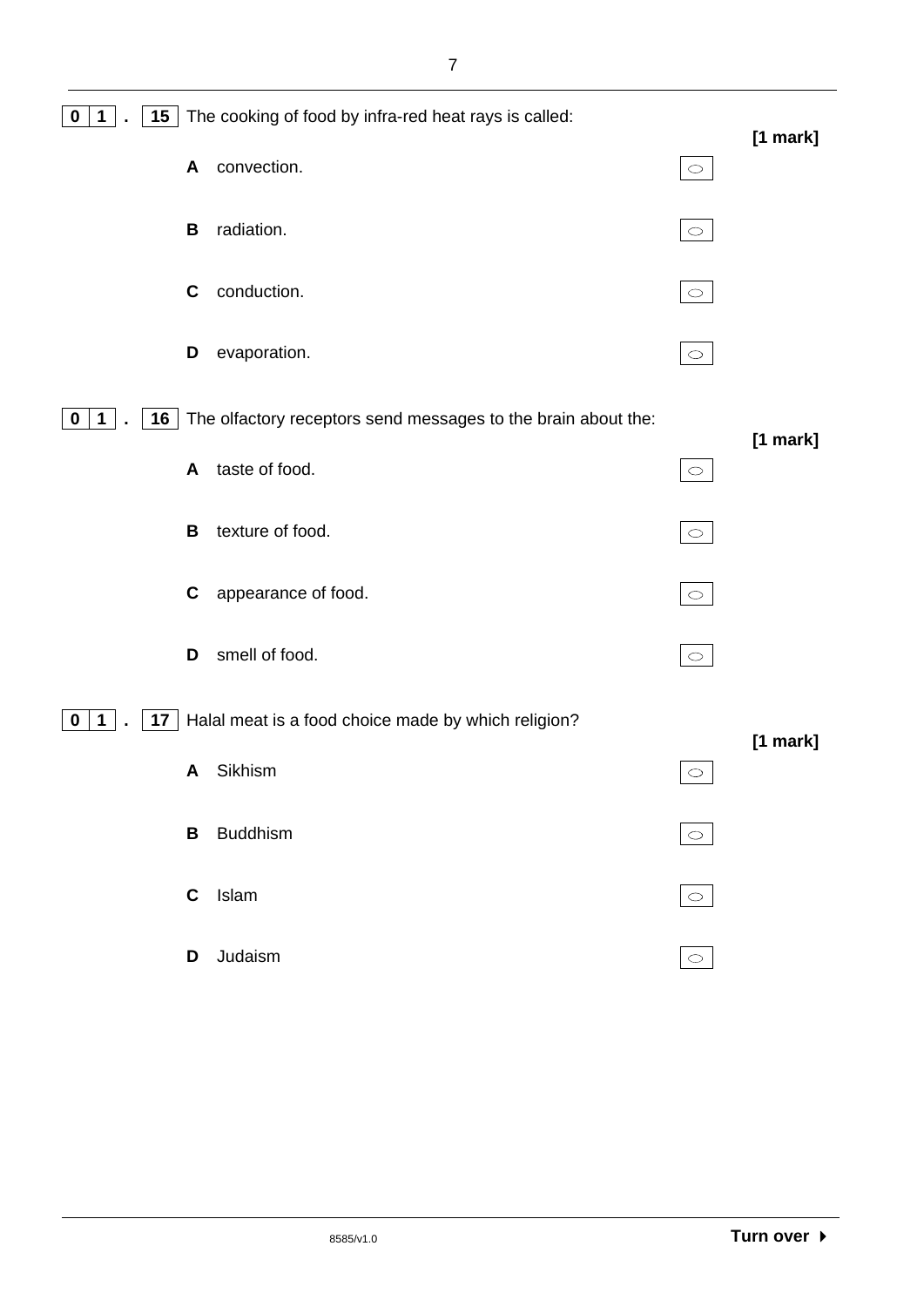| $\bf{0}$<br>1 | 18 | People with lactose intolerance should avoid: |                                                                         |                     |          |
|---------------|----|-----------------------------------------------|-------------------------------------------------------------------------|---------------------|----------|
|               |    | A                                             | bread.                                                                  | $\bigcirc$          | [1 mark] |
|               |    | B                                             | milk.                                                                   | $\circ$             |          |
|               |    | C                                             | fish.                                                                   | $\circ$             |          |
|               |    | D                                             | eggs.                                                                   | $\circlearrowright$ |          |
| $\bf{0}$      | 19 |                                               | Which of the following is the correct definition of a GM food?          |                     | [1 mark] |
|               |    |                                               | A Food grown without the use of artificial chemicals                    | $\circlearrowright$ |          |
|               |    | В                                             | Food grown where farmers get a better price for their crops             | $\circlearrowright$ |          |
|               |    | C                                             | Food grown in season                                                    | $\circlearrowright$ |          |
|               |    | D                                             | Food that has its genes altered to give it different<br>characteristics | $\circ$             |          |
| $\mathbf 0$   | 20 |                                               | The percentage of recommended daily energy from protein is:             |                     | [1 mark] |
|               |    |                                               | A 15%                                                                   | $\bigcirc$          |          |
|               |    |                                               | <b>B</b> 20%                                                            | $\circlearrowright$ |          |
|               |    |                                               | $C$ 25%                                                                 | $\circ$             |          |
|               |    |                                               | D 30%                                                                   | $\circ$             |          |
|               |    |                                               |                                                                         |                     |          |

#### **END OF SECTION A TURN OVER FOR SECTION B**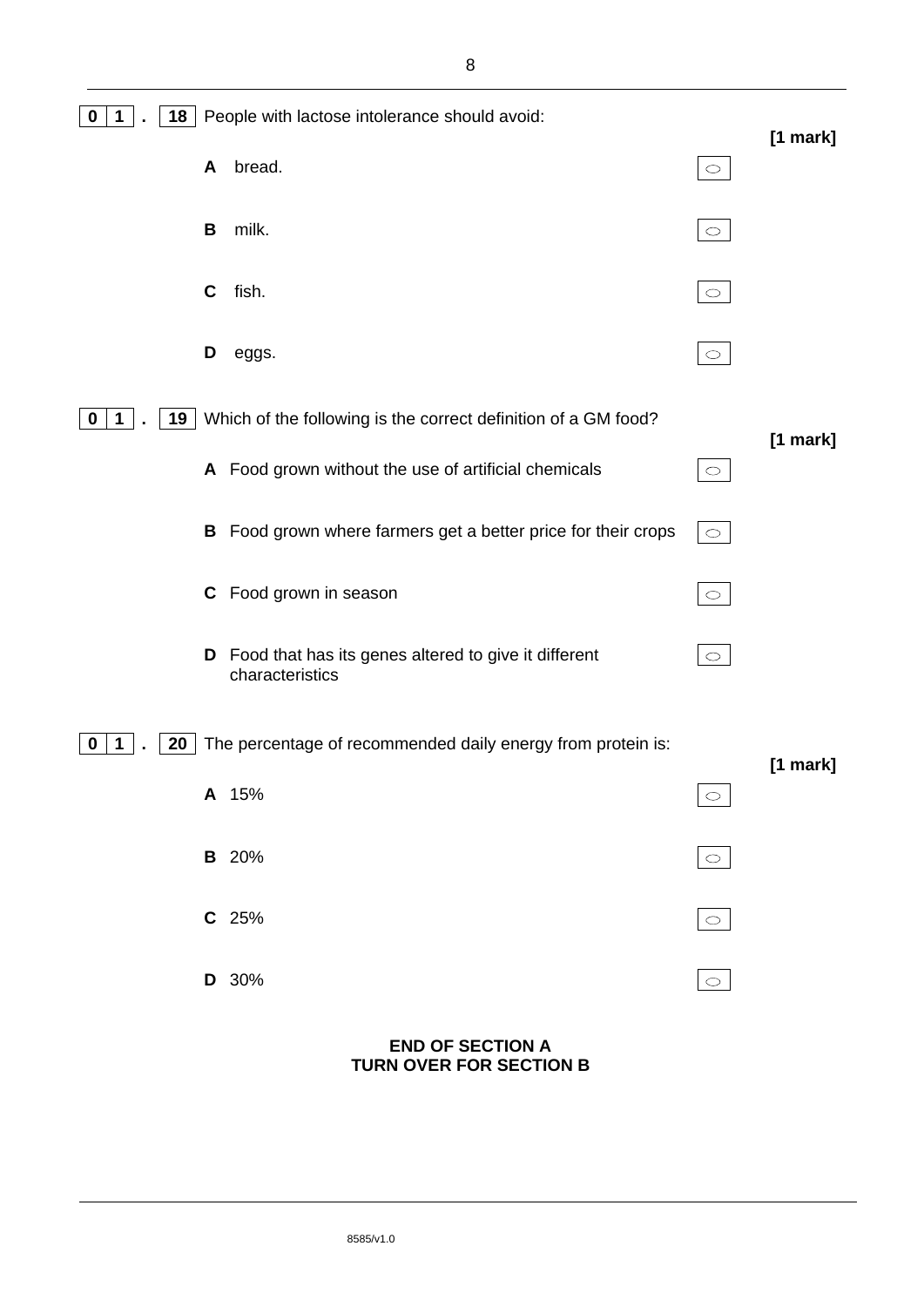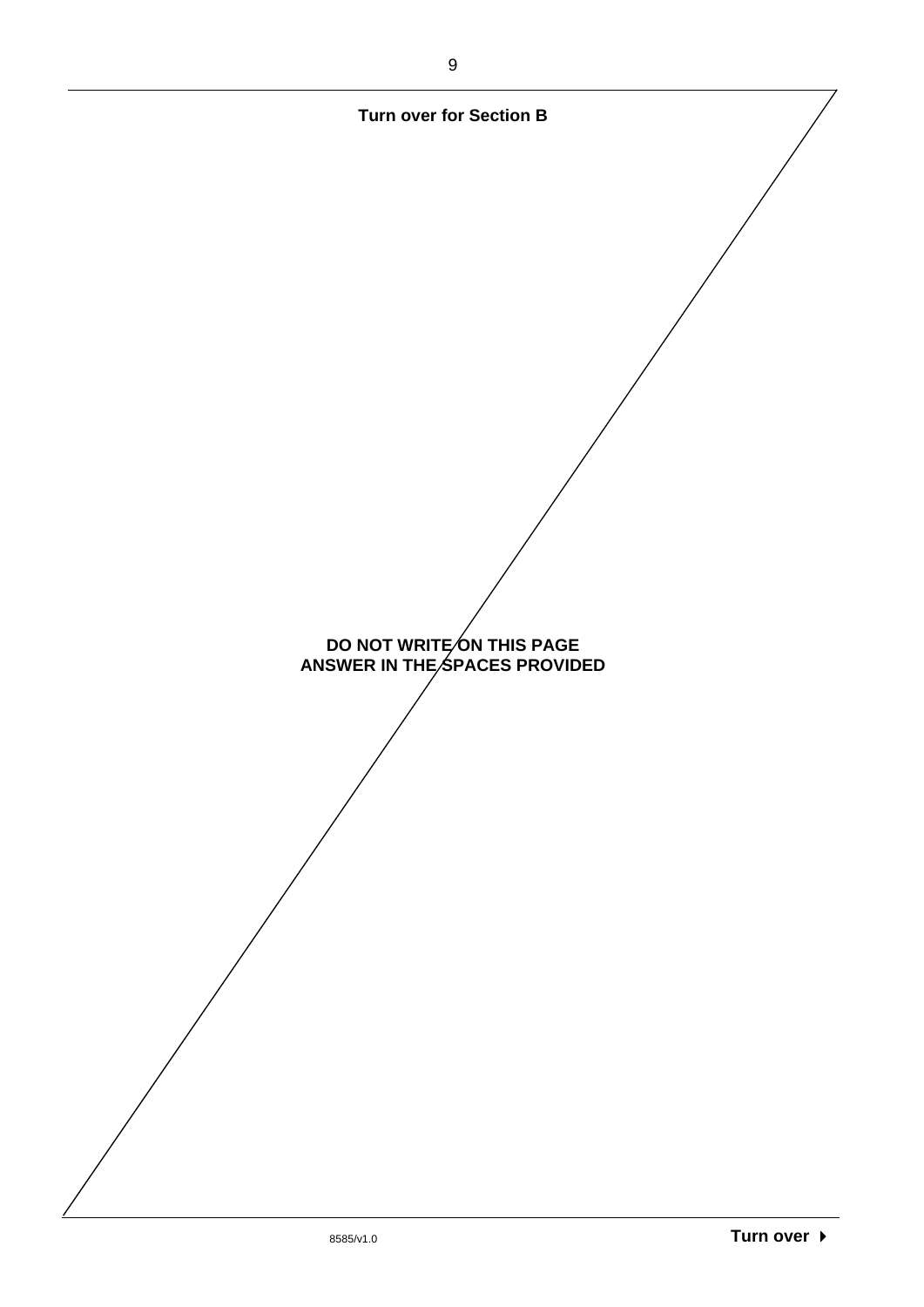#### **Section B**

Answer **all** questions in the spaces provided.

| $\mathbf{2}$<br>0                                 | A recipe for vegetable tart is shown below.                                                                 |
|---------------------------------------------------|-------------------------------------------------------------------------------------------------------------|
|                                                   | Ingredients                                                                                                 |
|                                                   | <b>Shortcrust pastry</b>                                                                                    |
|                                                   | 150g plain flour<br>75g vegetable fat<br>40ml water                                                         |
|                                                   | <b>Filling</b>                                                                                              |
|                                                   | 1 pepper<br>1 onion<br>6 mushrooms<br>2 eggs<br>150ml milk<br>100g mild cheddar cheese<br>2 sliced tomatoes |
| $0 \mid 2 \mid$<br>$\overline{1}$<br>$\mathbf{r}$ | Name two food safety rules that must be used when preparing vegetables.<br>[2 marks]<br>1                   |
|                                                   |                                                                                                             |
|                                                   | $\overline{2}$                                                                                              |
|                                                   |                                                                                                             |
| $0$   2   .<br>$\overline{2}$                     | Explain the meaning of the term cross contamination.<br>[2 marks]                                           |
|                                                   |                                                                                                             |
|                                                   |                                                                                                             |
|                                                   |                                                                                                             |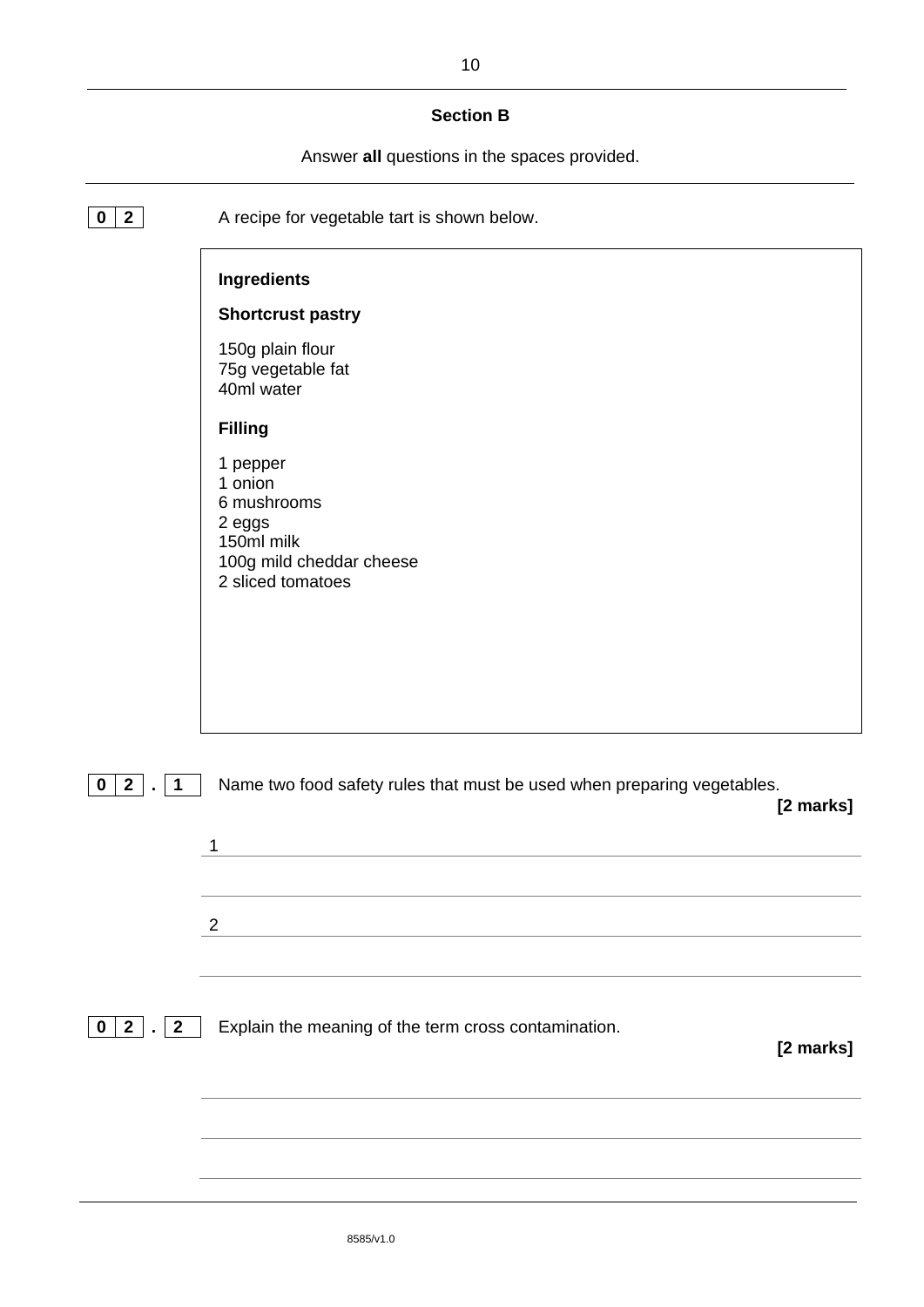#### **0 2 . 3** The table below shows problems that have occurred when the vegetable tart had been cooked.

Complete the table below to explain the causes of each problem.

**[6 marks]** 

| Problem                               | <b>Cause</b> |
|---------------------------------------|--------------|
| The pastry had a soggy bottom         |              |
| The filling was runny and did not set |              |
| The filling lacked flavour            |              |

#### **Question 2 continues on the next page**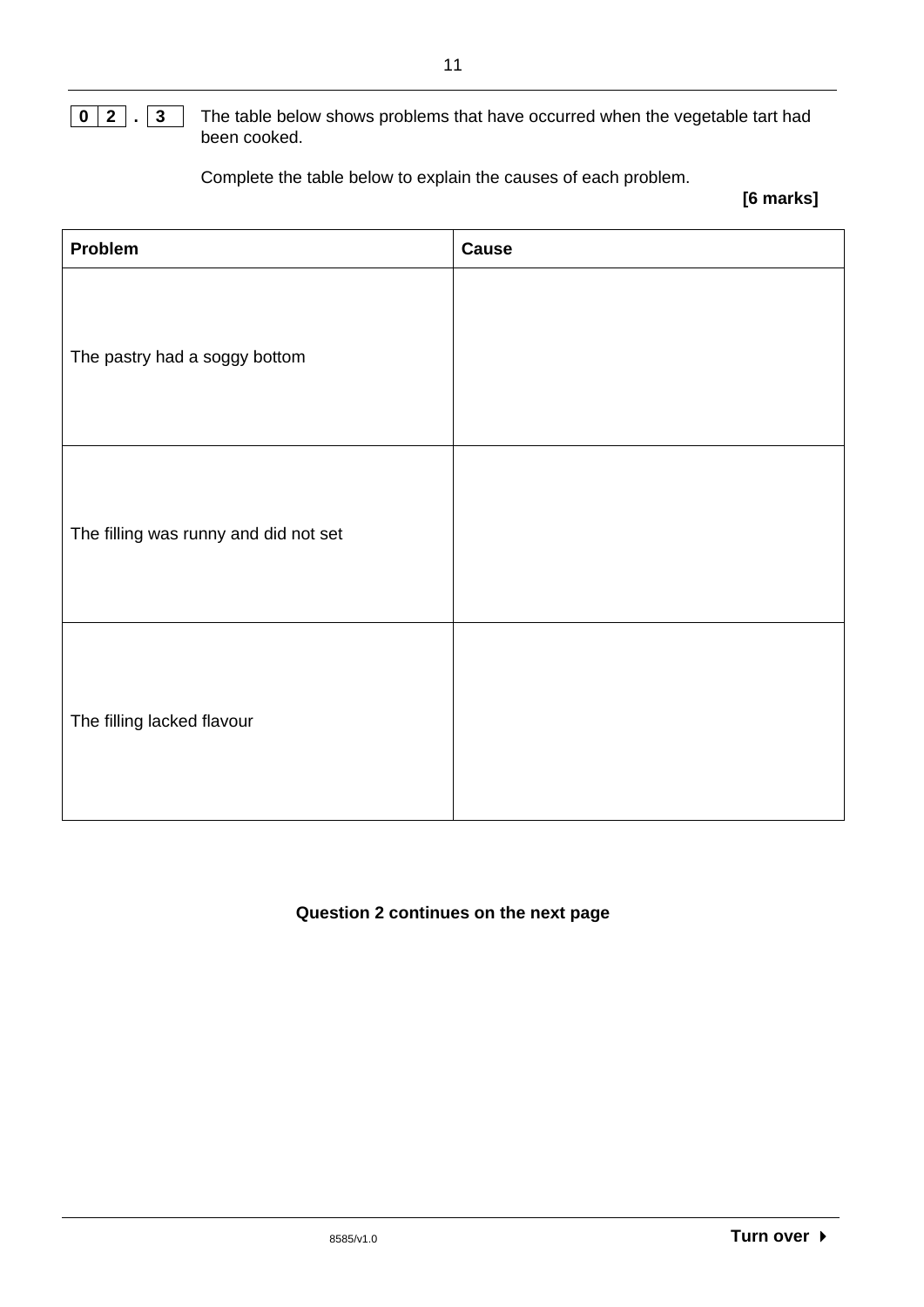#### **0** | **2** | . | **4** | Using the information in the table below, evaluate the suitability of the two breakfasts for a teenager. Give justified reasons for your choice.

**[8 marks]** 

|               | <b>Breakfast A</b>                                                                        |                     | <b>Breakfast B</b>                                                                                           |                  |  |
|---------------|-------------------------------------------------------------------------------------------|---------------------|--------------------------------------------------------------------------------------------------------------|------------------|--|
|               | Bacon and fried eggs on<br>white toast                                                    |                     | Bowl of porridge with dried apricots and<br>blueberries                                                      |                  |  |
|               | Chocolate flavoured                                                                       |                     | 2 slices of wholemeal bread and marmalade                                                                    |                  |  |
|               | whole milk                                                                                |                     | Glass of pure orange juice                                                                                   |                  |  |
| Ingredients   | Milk (40%), bacon<br>(24%), bread (16%), egg<br>(14%), oil (3%),<br>milkshake powder (3%) |                     | Orange juice (35%), Bread (23%), Porridge<br>oats (14%), blueberries (14%), apricots<br>(8%), marmalade (2%) |                  |  |
|               | <b>Nutrient</b><br>information<br>per portion                                             | Reference<br>Intake | <b>Nutrient</b><br>information per<br>portion                                                                | Reference Intake |  |
| Energy        | 877 kcal                                                                                  | 44%                 | 506 kcal                                                                                                     | 25%              |  |
| Fat           | 52g                                                                                       | 75%                 | 6.5g                                                                                                         | 9%               |  |
| Saturates     | 17g                                                                                       | 83%                 | 1.1 <sub>g</sub>                                                                                             | 6%               |  |
| Carbohydrates | 61g                                                                                       | 27%                 | 101 <sub>g</sub>                                                                                             | 44%              |  |
| Sugars        | 23g                                                                                       | 26%                 | 38g                                                                                                          | 43%              |  |
| Protein       | 43g                                                                                       | 95%                 | 15g                                                                                                          | 34%              |  |
| Fibre         | 2.6 <sub>g</sub>                                                                          | 11%                 | 15g                                                                                                          | 62%              |  |
| Salt          | 6.2g                                                                                      | 104%                | 1.2g                                                                                                         | 20%              |  |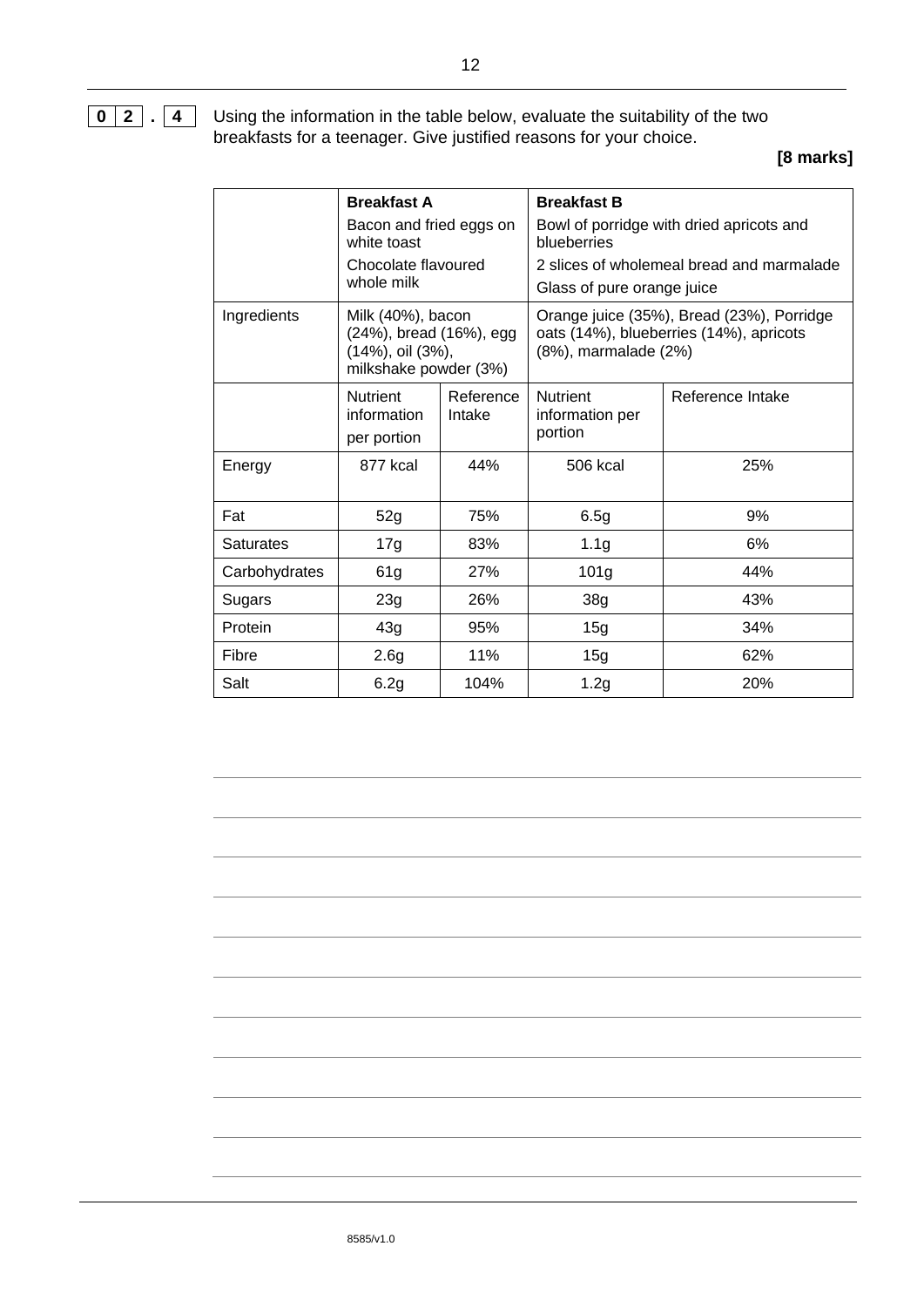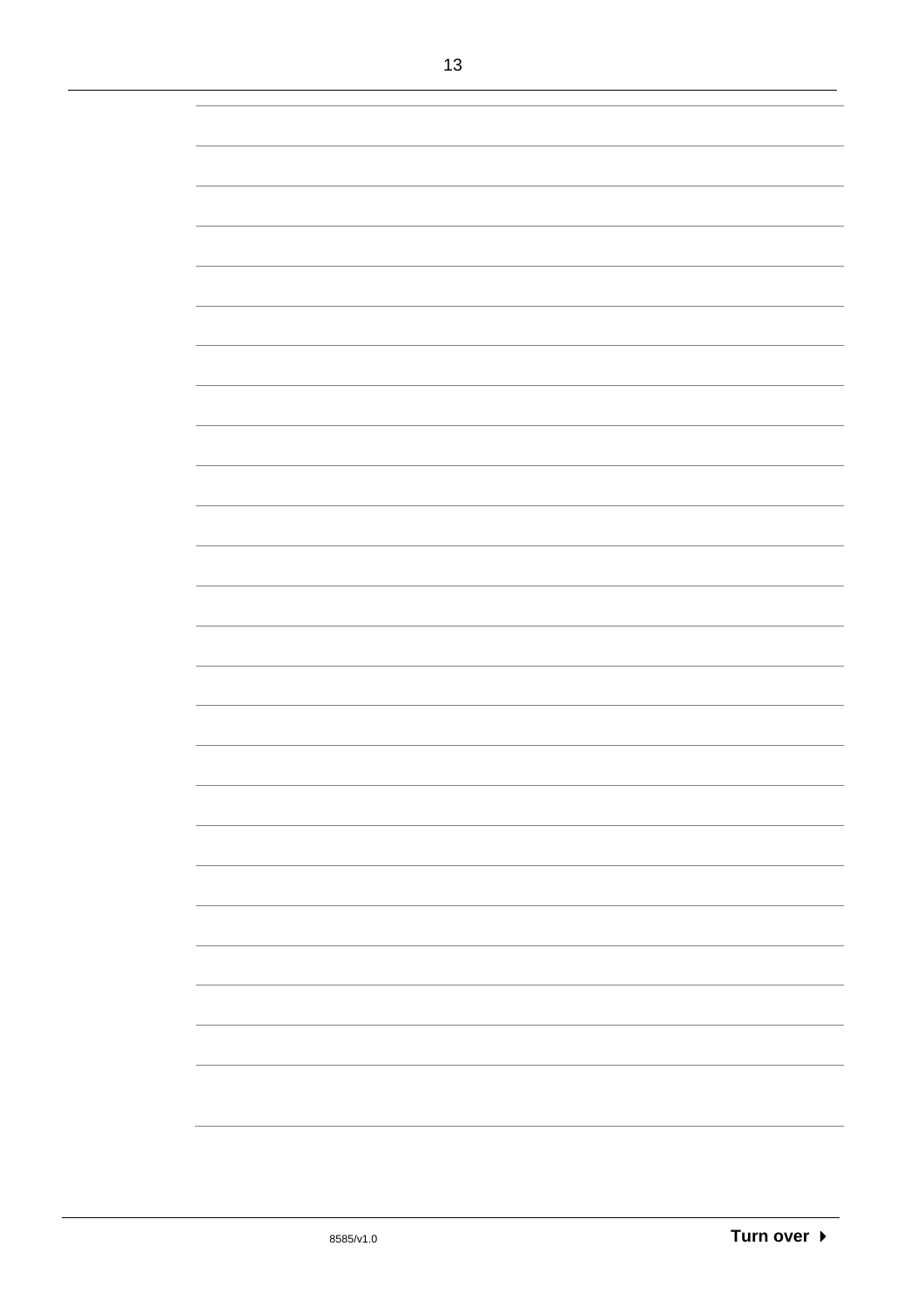**0 3** . 1 Explain the advantages and disadvantages of buying organic fruit and vegetables. **[6 marks]**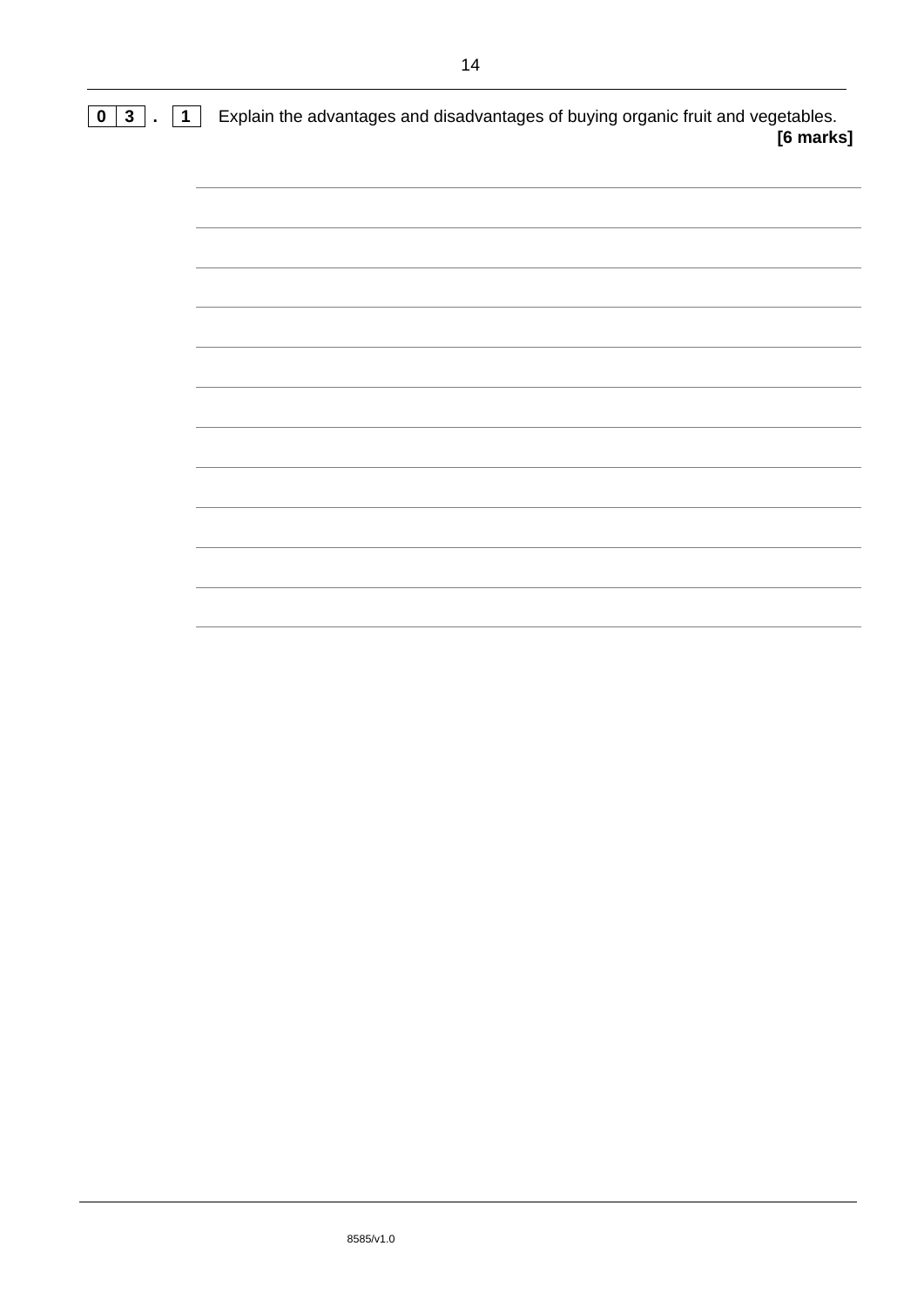### **0 3 . 2** What is meant by the term carbon footprint?

Explain three ways that the carbon footprint could be reduced when buying food. **[6 marks]** 

**Turn over for the next question**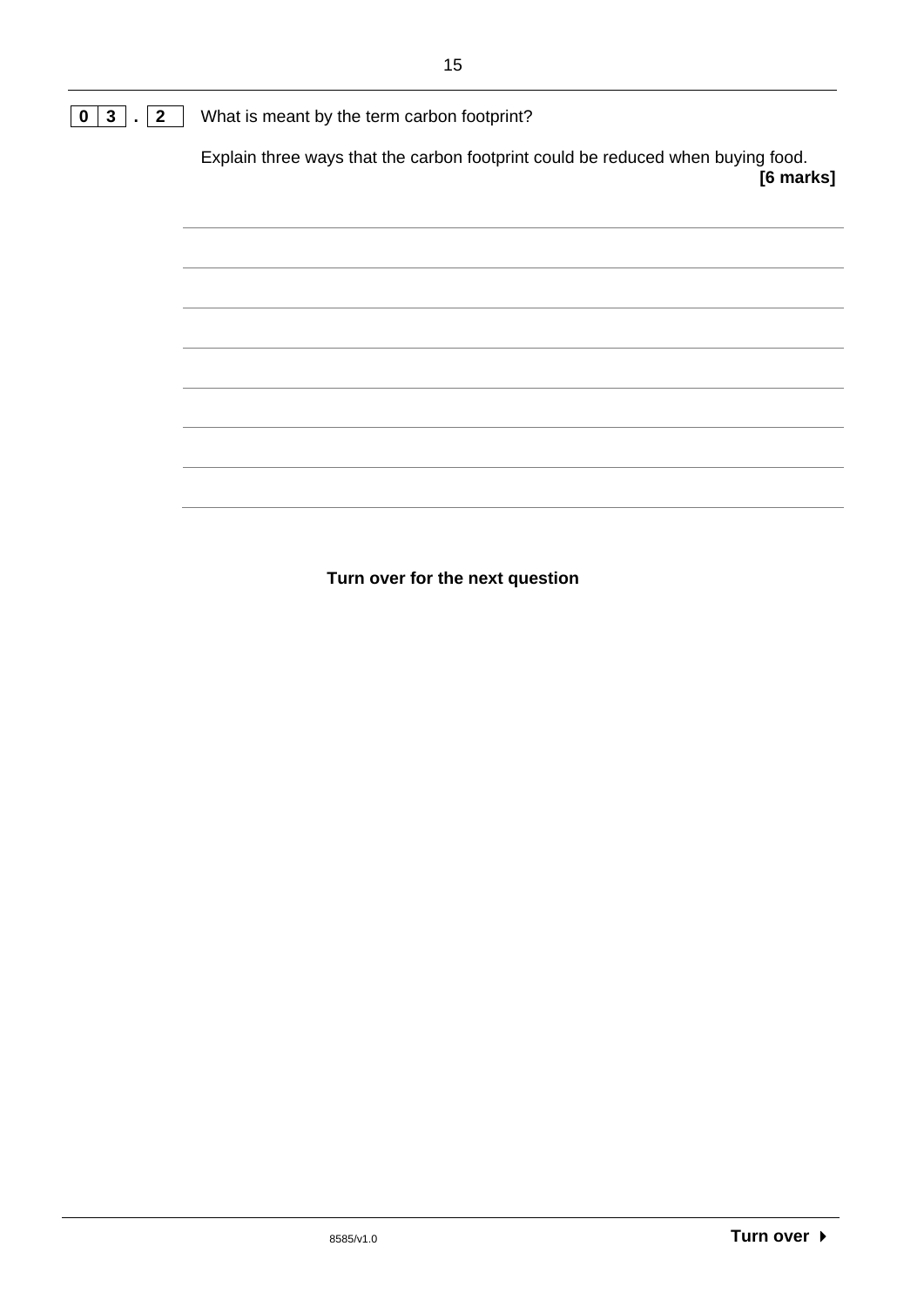**0 4.** 1 UK dietary guidelines say that no more than 5% of calories each day should come from sugar, but all age groups exceed this.

| Age group                     | Average sugar intake as a<br>percentage of daily calories |
|-------------------------------|-----------------------------------------------------------|
| 4 to 10 years                 | 13.4%                                                     |
| 11 to 18 years                | 15.2%                                                     |
| Adults under 65 years         | 12.3%                                                     |
| Adults aged 65 years and over | 11.1%                                                     |

Using the information from the table above, assess the risks to future health of a high sugar diet.

#### **[12 marks]**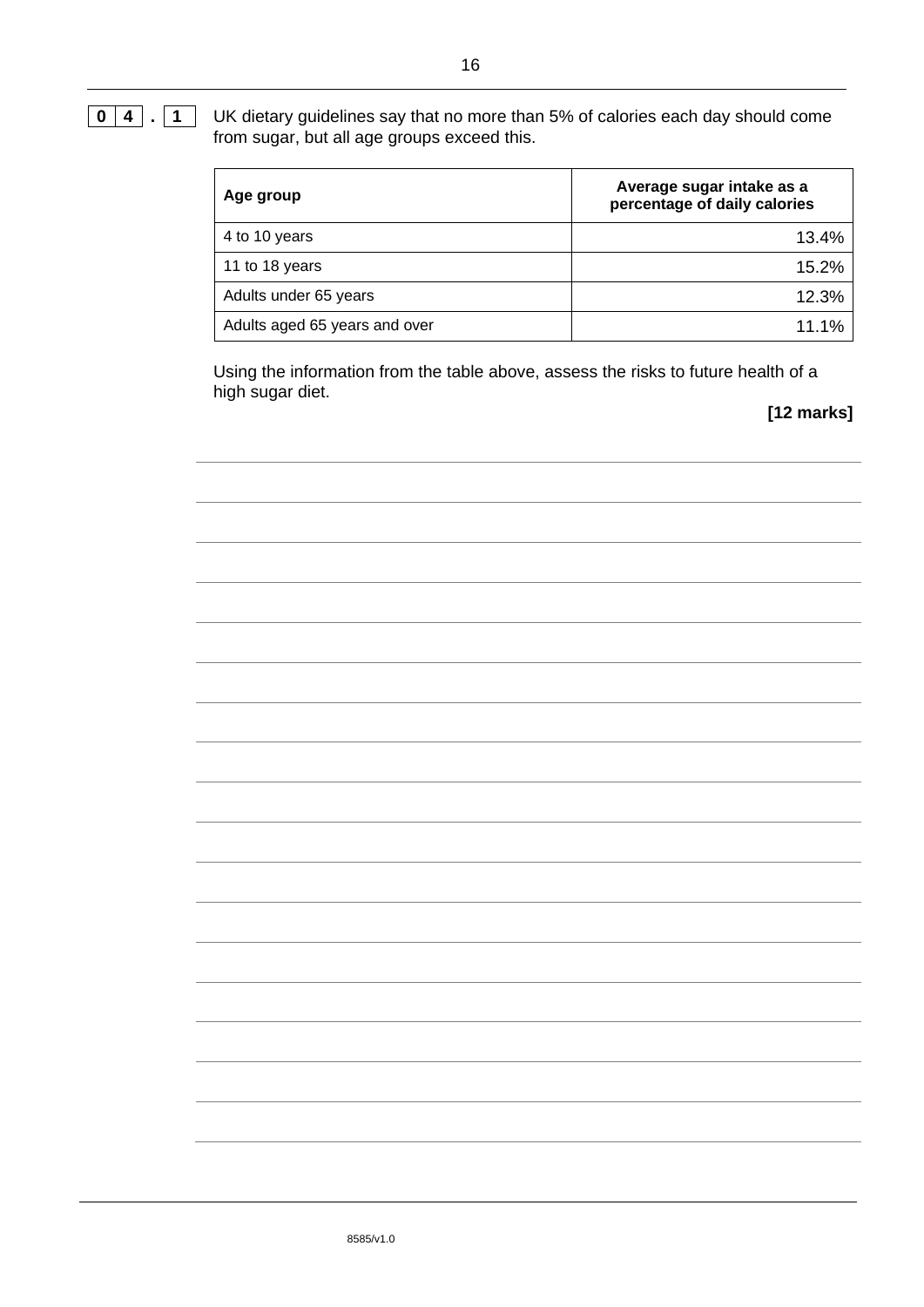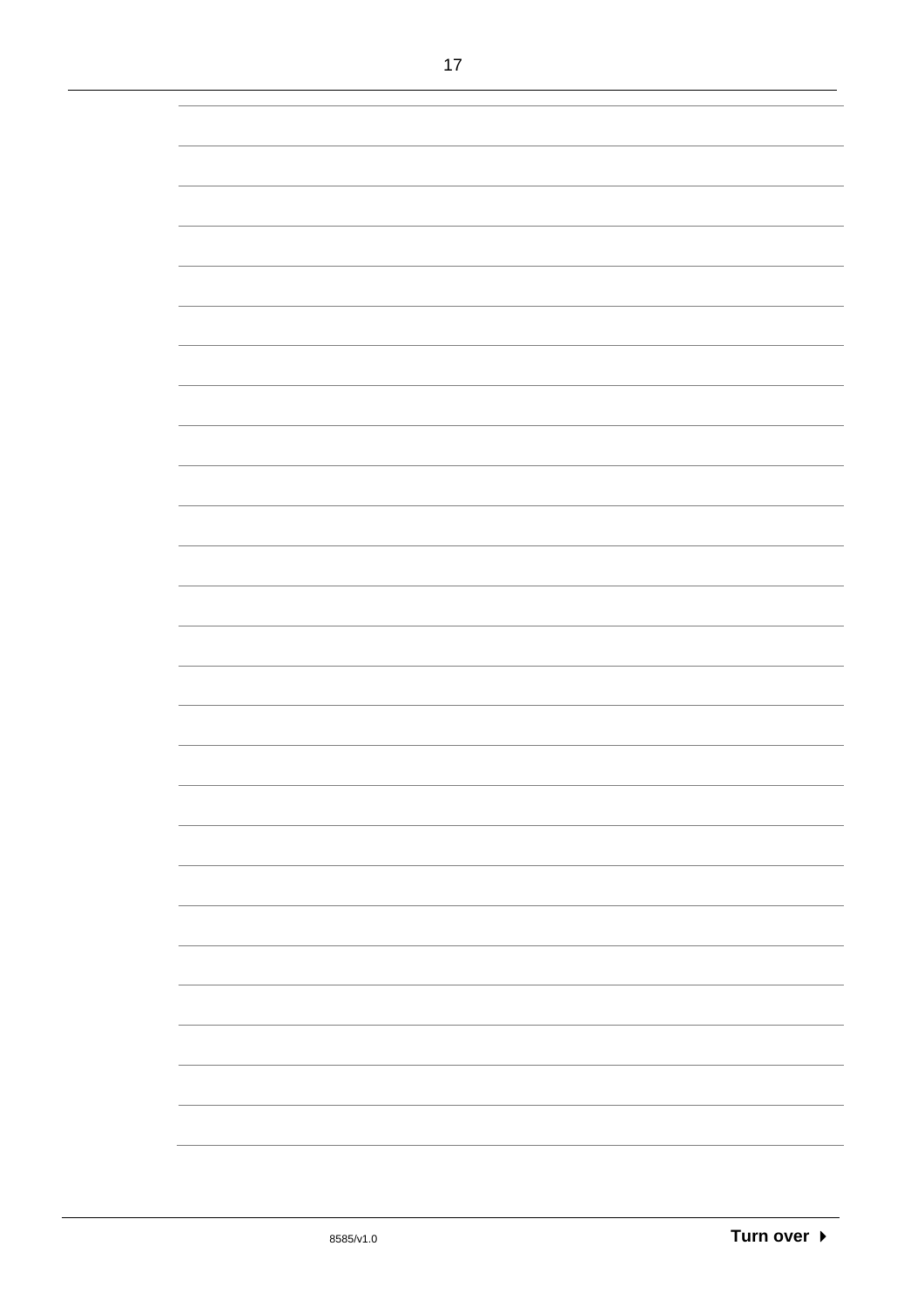**0 4. 2** In the food label shown below, some ingredients are listed in bold. Explain the reasons for this.

Chicken Korma Curry with Pilau Rice

Ingredients:

Cooked rice, diced chicken breast, onion, yogurt (**milk**), coconut extract, half cream (**milk**), tomato, coconut, ground **almond**, garlic, chopped coriander, salt, **cashew nut**, ground coriander, curry powder, sugar, cornflour

**[4 marks]**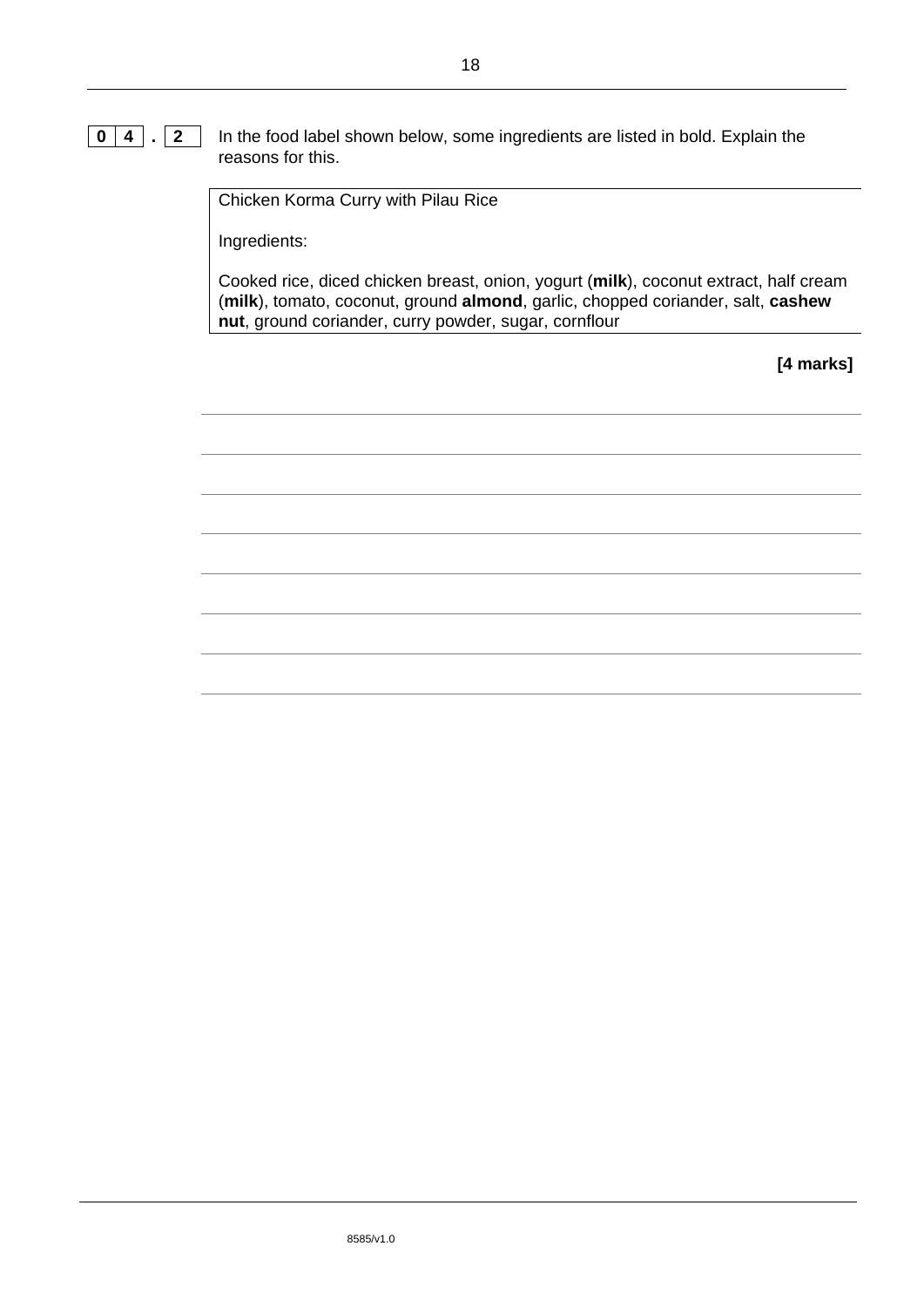| 0  4   3 | Explain how heat is transferred when boiling rice. | [6 marks] |
|----------|----------------------------------------------------|-----------|
|          |                                                    |           |
|          |                                                    |           |
|          |                                                    |           |
|          |                                                    |           |
|          |                                                    |           |
|          |                                                    |           |
|          |                                                    |           |
|          |                                                    |           |
|          |                                                    |           |
|          |                                                    |           |

**Turn over for the next question**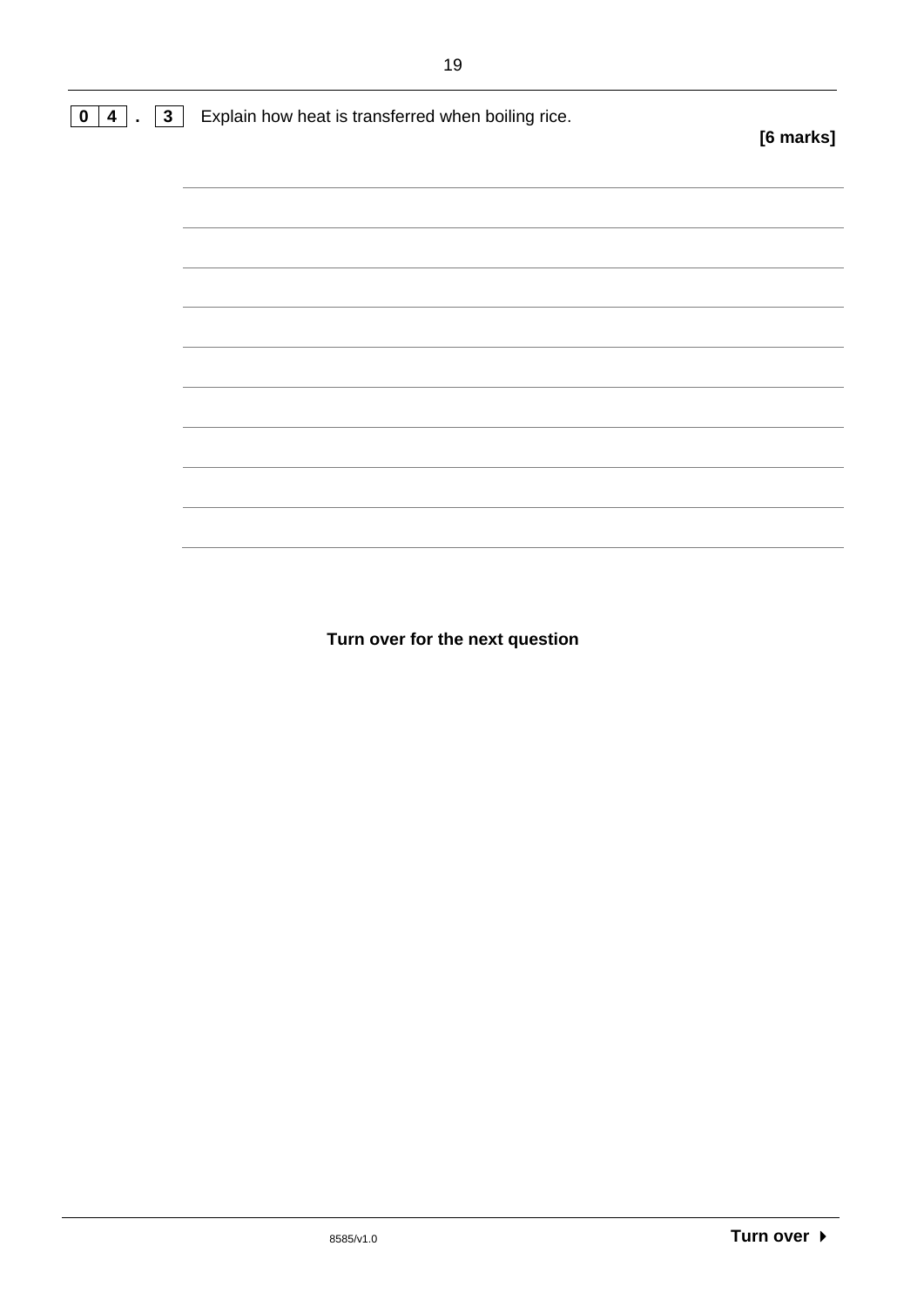| 5 <sub>5</sub><br>$\mathbf 0$ | Describe the main causes of food poisoning when storing and cooking chicken.<br>$\mathbf 1$ | [6 marks] |
|-------------------------------|---------------------------------------------------------------------------------------------|-----------|
|                               |                                                                                             |           |
|                               |                                                                                             |           |
|                               |                                                                                             |           |
|                               |                                                                                             |           |
|                               |                                                                                             |           |
|                               |                                                                                             |           |
|                               |                                                                                             |           |
|                               |                                                                                             |           |
| $5$  .<br>$\mathbf 0$         | What is meant by each of the following terms:<br>2 <sup>1</sup>                             | [6 marks] |
|                               | Best before date                                                                            |           |
|                               |                                                                                             |           |
|                               | Temperature danger zone                                                                     |           |
|                               |                                                                                             |           |
|                               | Ambient storage                                                                             |           |
|                               |                                                                                             |           |
|                               |                                                                                             |           |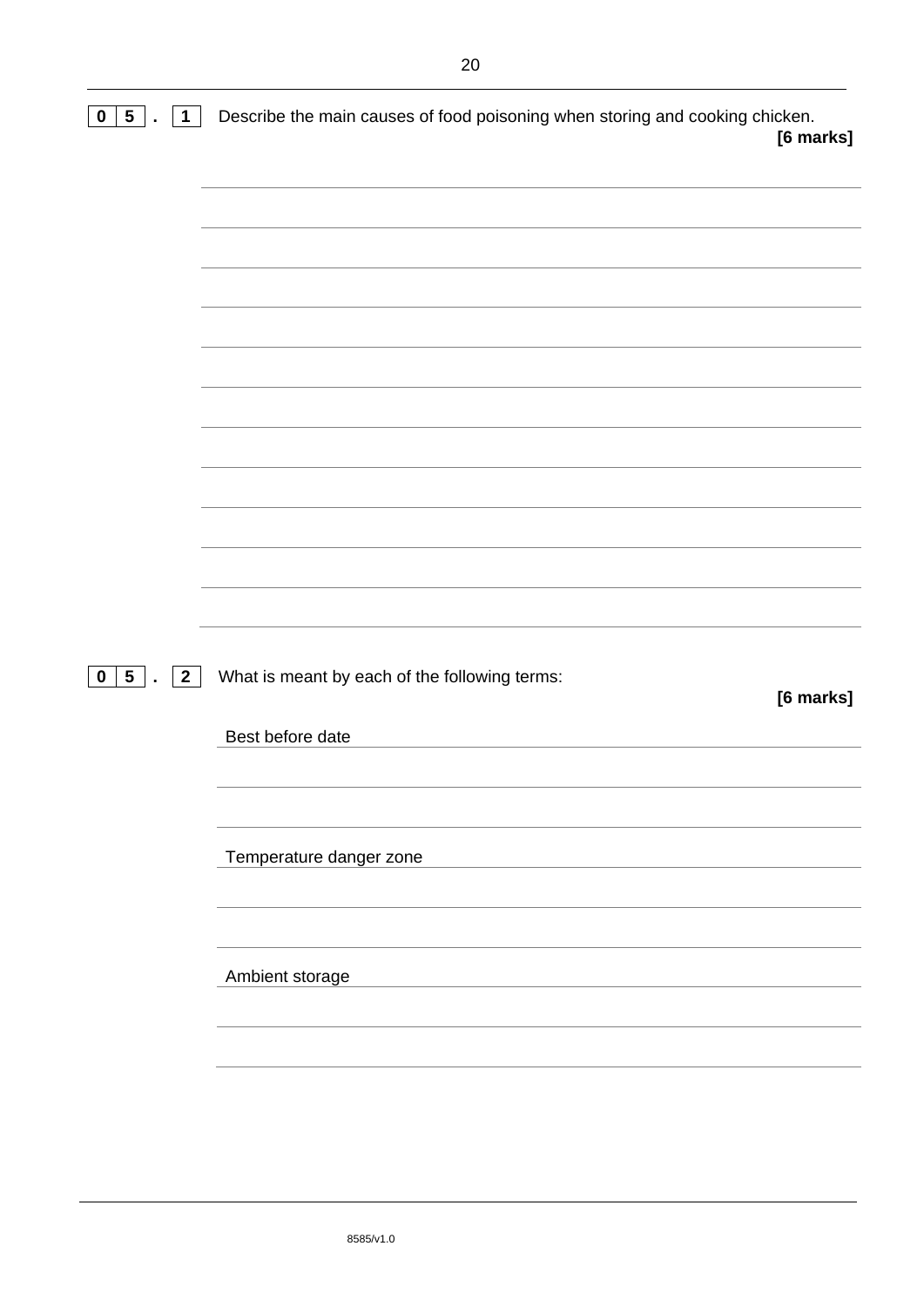| $\pmb{0}$   | 6 <sup>1</sup>    | Г. | $\overline{1}$ |                                                        | Explain how a foam is formed when egg whites are whisked to make a meringue. | [6 marks] |
|-------------|-------------------|----|----------------|--------------------------------------------------------|------------------------------------------------------------------------------|-----------|
|             |                   |    |                |                                                        |                                                                              |           |
|             |                   |    |                |                                                        |                                                                              |           |
|             |                   |    |                |                                                        |                                                                              |           |
|             |                   |    |                |                                                        |                                                                              |           |
|             |                   |    |                |                                                        |                                                                              |           |
|             |                   |    |                |                                                        |                                                                              |           |
|             |                   |    |                |                                                        |                                                                              |           |
|             |                   |    |                |                                                        |                                                                              |           |
|             |                   |    |                |                                                        |                                                                              |           |
|             |                   |    |                |                                                        |                                                                              |           |
|             |                   |    |                |                                                        |                                                                              |           |
|             |                   |    |                |                                                        |                                                                              |           |
|             |                   |    |                |                                                        |                                                                              |           |
|             |                   |    |                |                                                        |                                                                              |           |
|             |                   |    |                |                                                        |                                                                              |           |
|             |                   |    |                |                                                        |                                                                              |           |
|             |                   |    |                |                                                        |                                                                              |           |
|             |                   |    |                |                                                        |                                                                              |           |
| $\mathbf 0$ | $6$ .             |    | 2 <sup>1</sup> | Lemon meringue pies have a shortcrust pastry base.     |                                                                              |           |
|             |                   |    |                | Explain the functions of each of the ingredients below |                                                                              |           |
|             |                   |    |                |                                                        |                                                                              | [4 marks] |
|             | Ingredient        |    |                |                                                        | <b>Functions</b>                                                             |           |
|             |                   |    |                |                                                        |                                                                              |           |
|             |                   |    |                |                                                        |                                                                              |           |
|             | Fat in the pastry |    |                |                                                        |                                                                              |           |
|             |                   |    |                |                                                        |                                                                              |           |
|             |                   |    |                |                                                        |                                                                              |           |
|             |                   |    |                |                                                        |                                                                              |           |
|             |                   |    |                |                                                        |                                                                              |           |
|             |                   |    |                |                                                        |                                                                              |           |
|             |                   |    |                | Cornflour in the lemon sauce                           |                                                                              |           |
|             |                   |    |                |                                                        |                                                                              |           |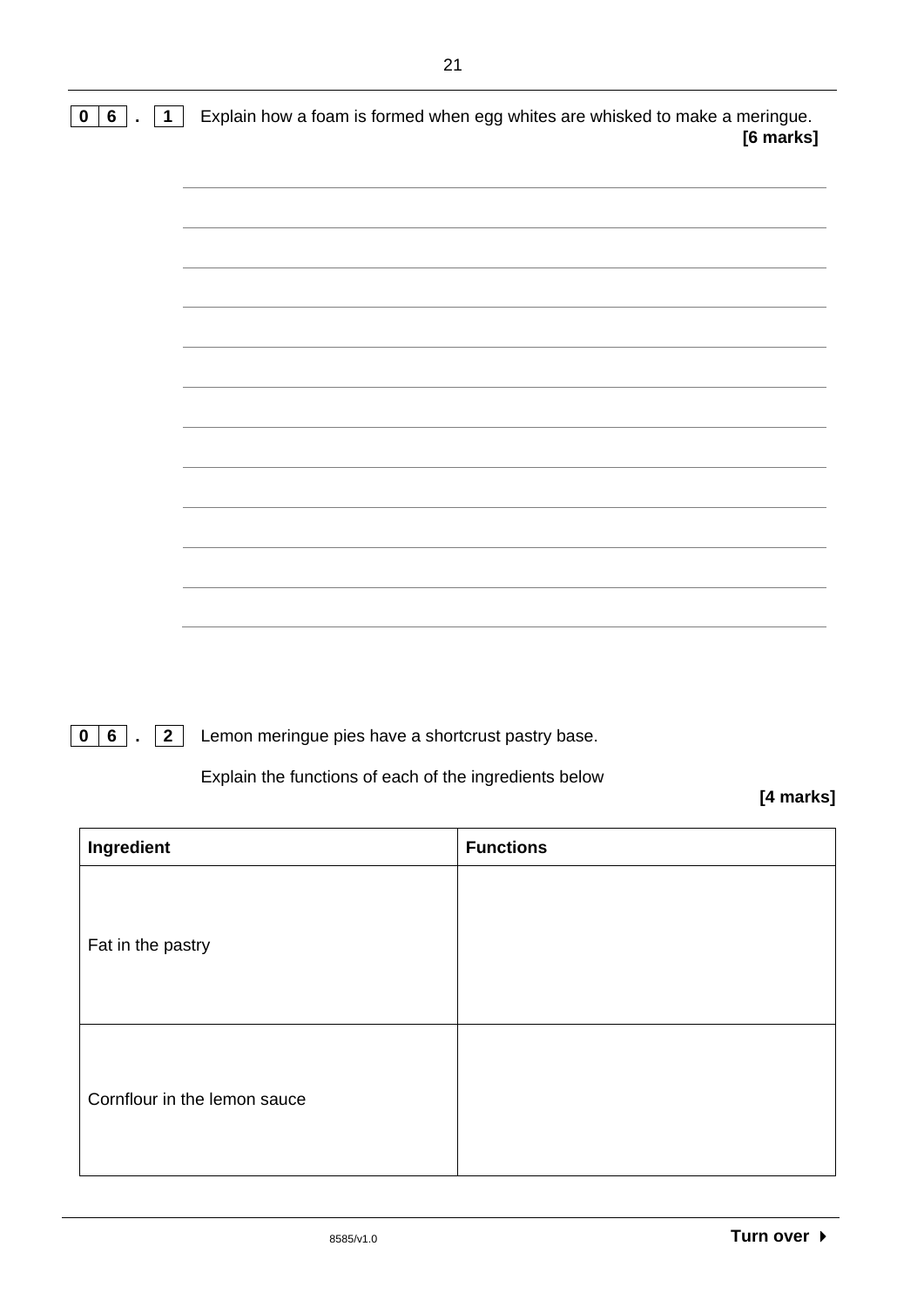#### **0 6 . 3** Other baked products may not rise when they are cooked. Explain why each of the following may not rise.

Do not repeat any of your answers.

**[6 marks]** 

Whisked sponge

Bread loaf

**END OF QUESTIONS**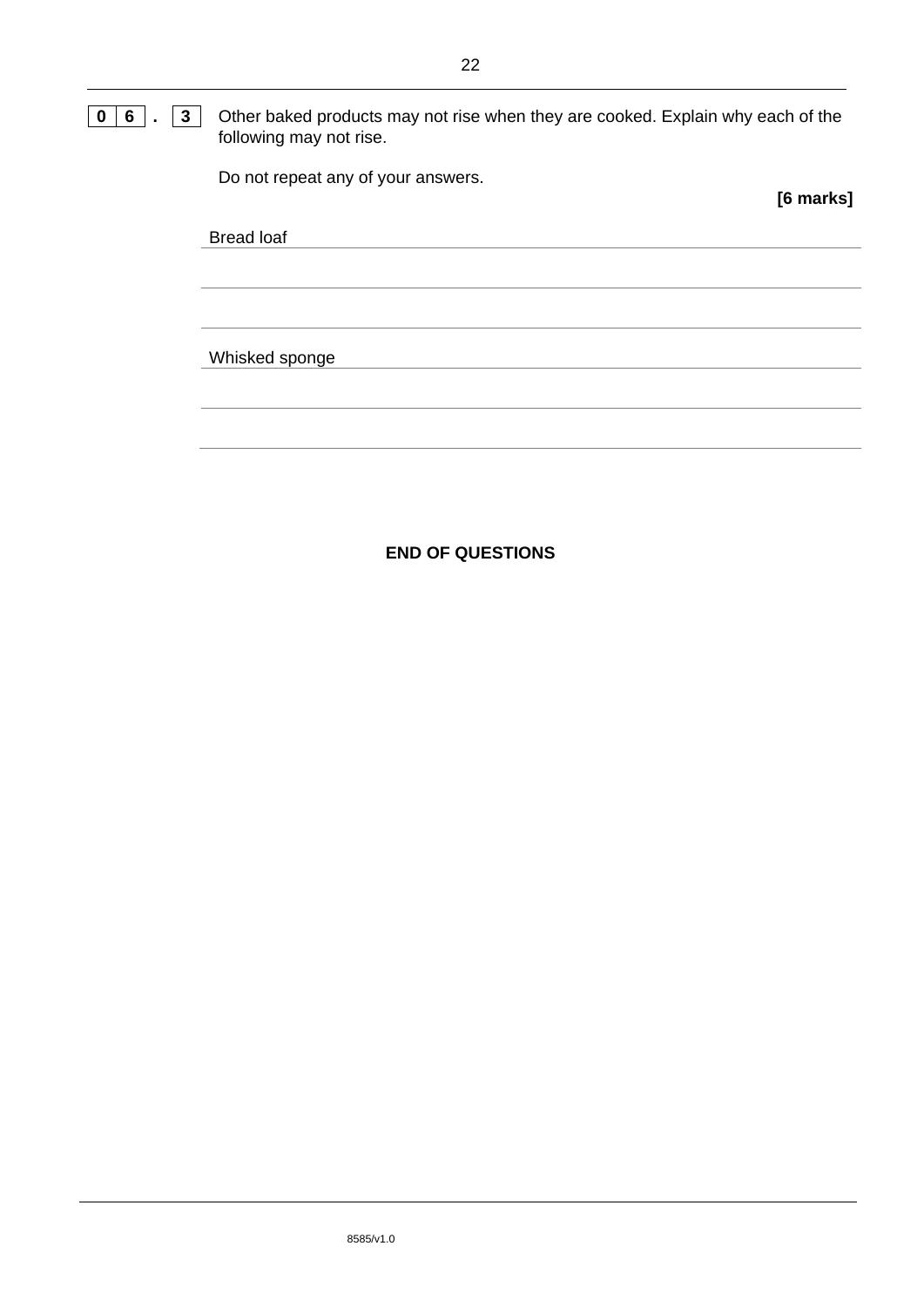

Í